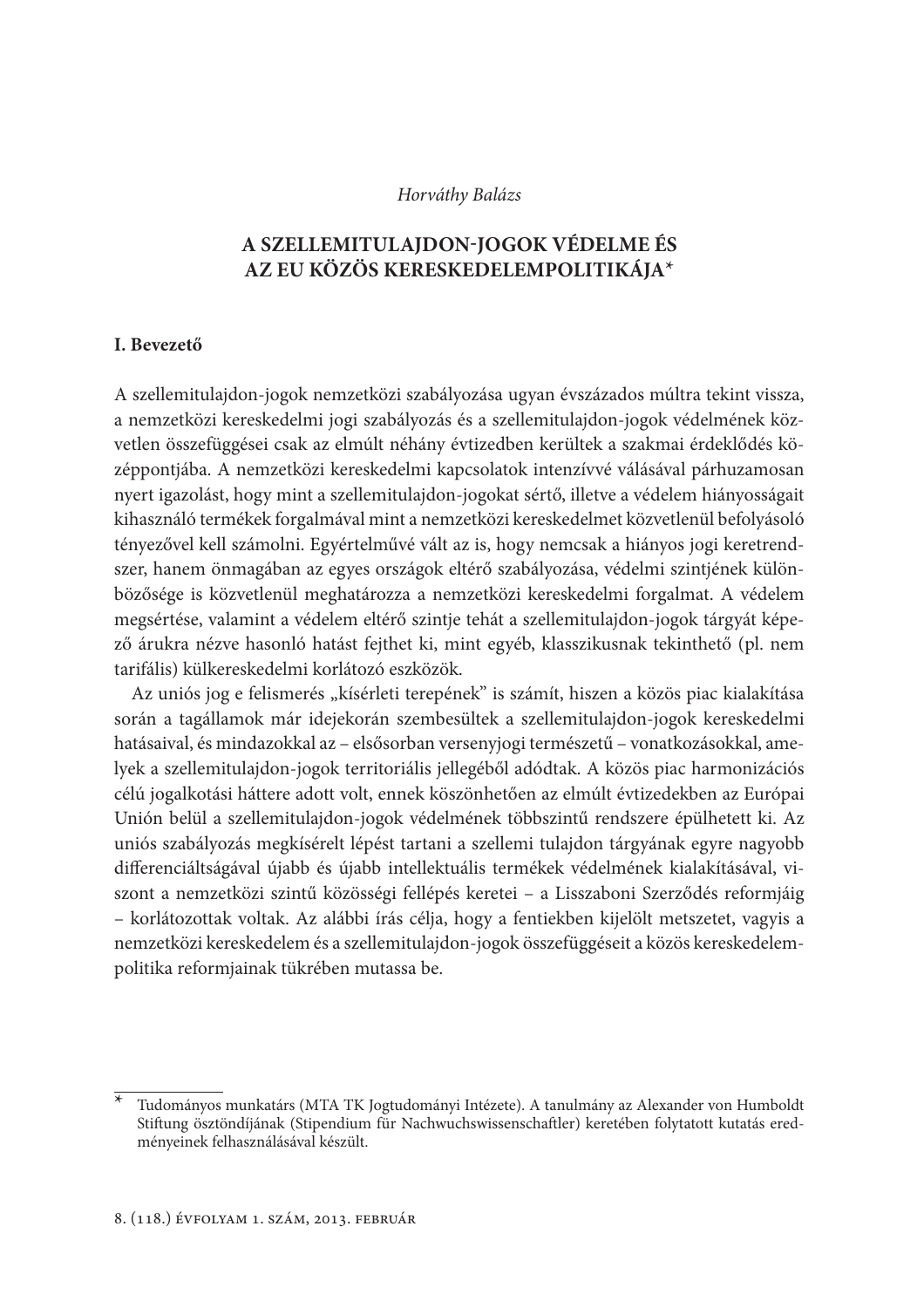## II. A szellemitulajdon-jogok hatásköri keretei a közös kereskedelempolitikában

A GATT uruguayi fordulóját és a TRIPS-megállapodás megkötését megelőzően a szellemitulajdon-jogok kereskedelmi aspektusa a közösségi gyakorlatban hatásköri problémaként érdemben nem jelentkezett. Az Európai Bíróság dinamikusnak nevezhető értelmezése<sup>1</sup> alapján – hasonlóan a szolgáltatási kereskedelemhez – a szellemitulajdon-jogok kereskedelmi vonatkozásai elvben a közös kereskedelempolitika hatásköri rendszerének részét képezték. Ennek megfelelően a közös kereskedelempolitika hatásköre az Európai Gazdasági Közösséget létrehozó Szerződés (EGKSZ) akkori számozás szerinti 113. cikke alapján jogalapot biztosított közösségi aktusok kibocsátásához e területen is. Példaként említhető a kereskedelempolitikai hatáskörben elfogadott azon rendelet, amely a hamisított termékekkel szembeni fellépés kereteit határozta meg,<sup>2</sup> valamint az ún. új kereskedelempolitikai eszköz.<sup>3</sup> Ez utóbbi rendelet összekapcsolta a nemzetközi kereskedelmi jog és – többek között - a szellemitulajdon-jogok oltalmának kérdéseit is, ennek érdekében speciális eljárásban a közösségi iparágazatok panasza nyomán akár kereskedelmi szankciók alkalmazását is lehetővé tette olyan államokkal szemben, amelyek nem biztosították a szellemitulajdon-jogok megfelelő védelmét, vagy e tekintetben hátrányos megkülönböztetést alkalmaztak a kereskedelmi partnereik között. Olyan esetben viszont, ha a kérdéses eszköz már túlmutatott a közös kereskedelempolitika alapszerződési keretein, a közösségi jogalkotó kiegészítő hatásköri alapra is hivatkozott. Ennek megfelelően fogadtak el egyezményt a jogharmonizációs klauzulára (korábbi EGKSZ 100. cikk),<sup>4</sup> valamint a korábbi speciális kiegészítő hatáskört lehetővé tevő cikkre (korábbi EGKSZ 116. cikk)<sup>5</sup> hivatkozással ebben az időszakban.

 $\overline{1}$ A hatásköri dinamikához l.: Vincze Attila: EUMSZ 207. cikk. In: Osztovits András (szerk.): Az Európai Unióról és az Európai Unió működéséről szóló szerződések magyarázata. Complex, Budapest, 2011; Horváthy Balázs: A kereskedelempolitika dinamikus értelmezése a közösségi jogban. Jogtudományi Közlöny, 2004. 10. sz., p. 337-352.

 $\overline{2}$ Council Regulation (EEC) No 3842/86 of 1 December 1986 laying down measures to prohibit the release for free circulation of counterfeit goods (magyarul nem elérhető). A rendelet a közös kereskedelempolitika hatásköri alapja mellett a nyitott jogalkotási klauzulát (akkori számozás szerint EGKSZ 235. cikk) is meghivatkozta. A jogszabály későbbi változatát a magyar irodalomban elemezte: Vida Sándor: Szellemi javakkal való kalózkodás elleni küzdelem az EK-ban. Külgazdaság, Jogi Melléklet, 1996. 7-8. sz., p. 97. és köv  $\mathbf{a}$ 

Tanács 2641/84/EGK rendelet.

 $\overline{4}$ L. pl. a Tanács 87/54/EGK irányelve a félvezető termékek topográfiájának oltalmáról.  $5<sup>-1</sup>$ 

Az átmeneti rendelkezésnek tekinthető egykori EGKSZ 116. cikk tette lehetővé, hogy a közös kereskedelempolitika életbe lépését követően a közösségi hatáskörbe eső, nemzetközi gazdasági együttműködést érintő kérdésben a tagállamok közösen lépjenek fel. Ez értelemszerűen azon nemzetközi szervezetek, illetve egyezmények esetében volt lényeges, melyekben az EGK jogtechnikai értelemben nem számított szerződő félnek vagy tagállamnak (pl. GATT, WIPO stb.). Ezzel összhangban a Párizsi Uniós Egyezmény módosításáról folyó tárgyalások során a Közösség az EGKSZ 116. cikk felhatalmazása alapján kibocsátott tanácsi határozat szerint koordinálta a tagállamok álláspontjait. A tárgyalási koordinációra utal: Till Müller-Ibold: Handelsaspekte geistigen Eugentums sowie Investitionen. In: Christoph Herrmann, Horst G. Krenzler, Rudolf Streinz (szerk.): Die Außenwirtschaftspolitik der Europäischen Union nach dem Verfassungsvertrag. Nomos, Baden-Baden, 2006. p. 119.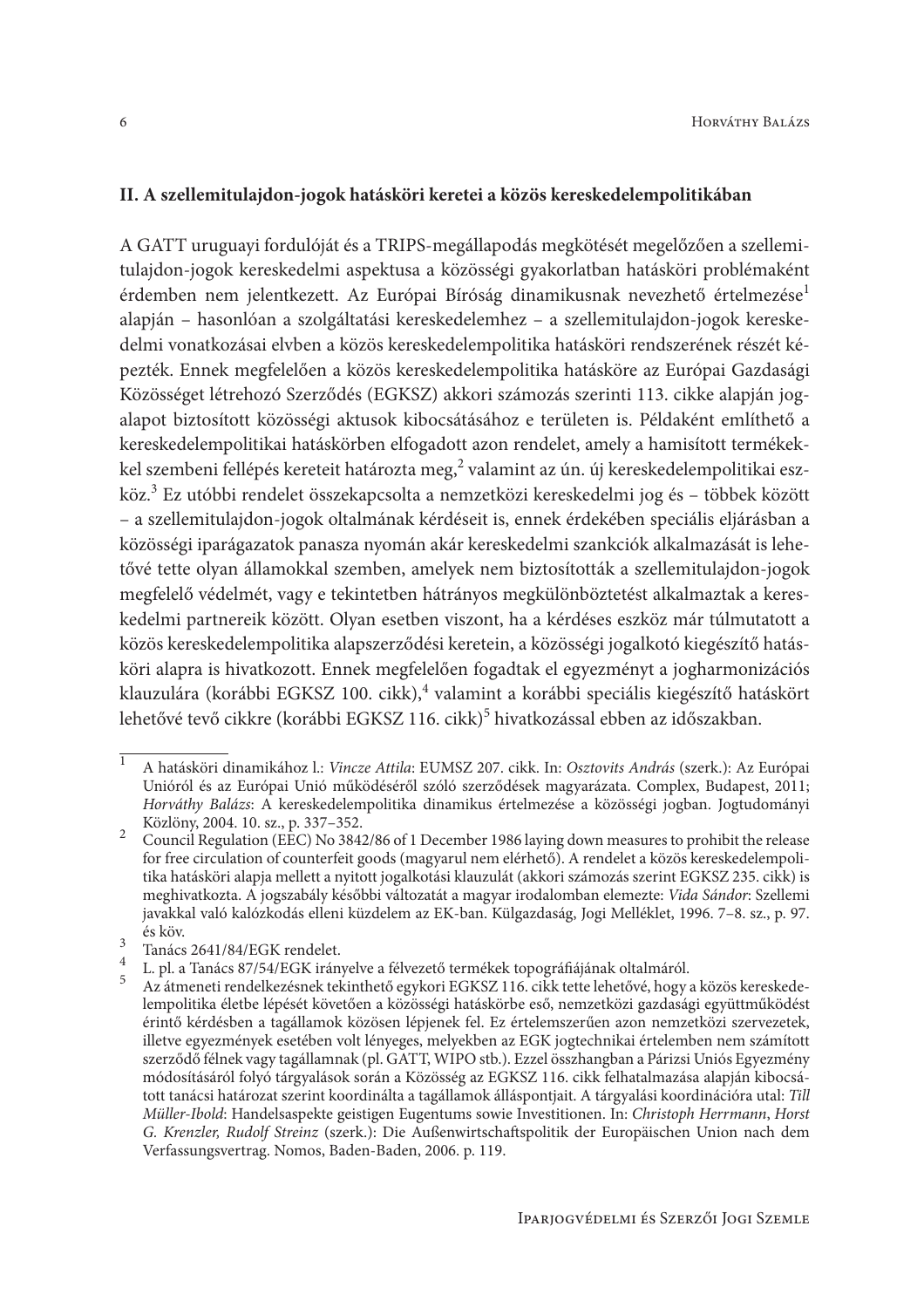A Közösség külső fellépéséhez szükséges hatáskörök kérdése a GATT uruguayi felülvizsgálati fordulóján kidolgozott TRIPS-megállapodás<sup>6</sup> megerősítésekor kapott nyomatékot, aminek következtében az Európai Bíróság 1/94. sz. véleményében<sup>7</sup> átfogó jelleggel foglalkozott a kérdéses alapszerződési hatáskörökkel. Habár az uruguayi fordulón a TRIPS-megállapodásról folytatott tárgyalásokat - hasonlóan az árukereskedelmi területekhez - "egy kézben" a Bizottság maga koordinálta a Tanács mandátuma alapján, az Európai Bíróság véleményében a szellemitulajdon-jogok kereskedelmi összefüggéseit leválasztotta a hagyományos árukereskedelmi hatásköri területekről, és arra a következtetésre jutott, hogy a TRIPS-megállapodás nem tartozik a Közösség kizárólagos hatáskörébe, hanem a kompetencia megoszlik a Közösség és a tagállamok között.<sup>8</sup>

Az Európai Bíróság argumentációjában hangsúlyos elemként az ún. benne foglalt külső hatáskörök doktrínájának<sup>9</sup> elemzése jelent meg, amely azért is kerülhetett a bírósági érvelés középpontjába, mert a szellemitulajdon-jogok belső piaci keretrendszerének fejlődése akkoriban jutott intenzív szakaszba. A Bíróság véleményéből az vehető ki azonban, hogy a

 $\overline{6}$ A Kereskedelmi Világszervezetet létrehozó Marrakesh-i Egyezmény (a továbbiakban: WTO-egyezmény) 1. C) Melléklet: Megállapodás a Szellemi Tulajdonjogok Kereskedelmi vonatkozásairól. (A továbbiakban: TRIPS). Kihirdette: 1998. évi IX. törvény az Általános Vám- és Kereskedelmi Egyezmény (GATT) keretében kialakított, a Kereskedelmi Világszervezetet létrehozó Marrakesh-i Egyezmény és mellékleteinek kihirdetéséről. A Közösség szintjén megerősítette: Tanács 94/800/EK határozat a többoldalú tárgyalások uruguayi fordulóján (1986–1994) elért megállapodásoknak a Közösség nevében a hatáskörébe tartozó ügyek tekintetében történő megkötéséről. Összefoglalóan l. Hans-Joachim Prieß, Georg Matthias Berrisch (szerk.): WTO-Handbuch. C.H. Beck, München, 2003. Az egyezményhez a hazai irodalomban l.: Ficsor Mihály: A nemzetközi jogyédelem és az Általános Vám- és Kereskedelmi Egyezmény: a TRIPS általános szabályai. Jogtudományi Közlöny, 50. évf. 1. sz., 1995, p. 26-38.; Ficsor Mihály: Az ipari tulajdon nemzetközi védelme és az Általános Vám- és Kereskedelmi Egyezmény (út a TRIPS-hez). Jogtudományi Közlöny, 49. évf. 11-12. sz., 1994, p. 482-491.; Tattay Levente: A GATT Uruguay fordulója és a szellemi tulajdon. Magyar Jog, 43. évf. 5. sz., 1996, p. 286–294.; Csiky Péter: A TRIPS Egyezmény szerepe a nemzetközi iparjogyédelmi rendszerben. Iparjogyédelmi Szemle, 103. évf. 3. sz., 1998. június.

 $\overline{7}$ Az Európai Bíróság 1/94. sz. véleménye (1994. november 15.) EBHT 1994. I-5267. A TRIPS tekintetében l.: Munkácsi Péter: A TRIPS-megállapodás az Európai Bíróság döntéseiben - II. rész. Közösségi hatáskörök és a TRIPS-megállapodás a közös kereskedelempolitika terén. Iparjogvédelmi és Szerzői Jogi Szemle, 3. (113.) évf. 5. sz., 2008. október, p. 47-62.; Boytha György: A szellemi termékek európai közösségi jogvédelmének kapcsolódása az ENSZ Szellemi Tulajdon Világszervezete és a Világkereskedelmi Szervezet szerződéseihez. Iustum, Aequum, Salutare, 3. évf. 4. sz., 2007, p. 61-76.; Horváthy Balázs: Az Európai Unió és a Kereskedelmi Világszervezet kapcsolatának alapkérdései. Állam- és Jogtudomány, XLVII. évf., 4. sz., 2006, p. 577-610.

<sup>8</sup> L. 1/94. sz. vélemény 105. bekezdés.

A benne foglalt hatáskörök elvét kimondta: 22/70. Bizottság kontra Tanács ("ERTA-ügy") (1971. március 31.) EBHT 1971. 263. 16. bekezdés. Ennek lényege, hogy a Közösségnek a nemzetközi szerződések megkötésére vonatkozó hatásköre nemcsak az alapszerződések kifejezett felhatalmazásából származhat, hanem az más rendelkezéseiből és a közösségi intézmények által e rendelkezések keretében elfogadott jogi aktusokból is levezethető. Az ERTA-ügy részletes elemzéséhez l.: J. A. Winter: Case 22/70, Commission of the European Communities v. Council of the European Communities. CML Rev., 1971. 8. sz., p. 550-556.; Christoph Sasse: Zur auswärtigen Gewalt der Europäischen Wirtschaftsgemeinschaft - Besprechung des AETR-Urteils des EuGH vom 31/03/1971. Europarecht, 1971, p. 208-241.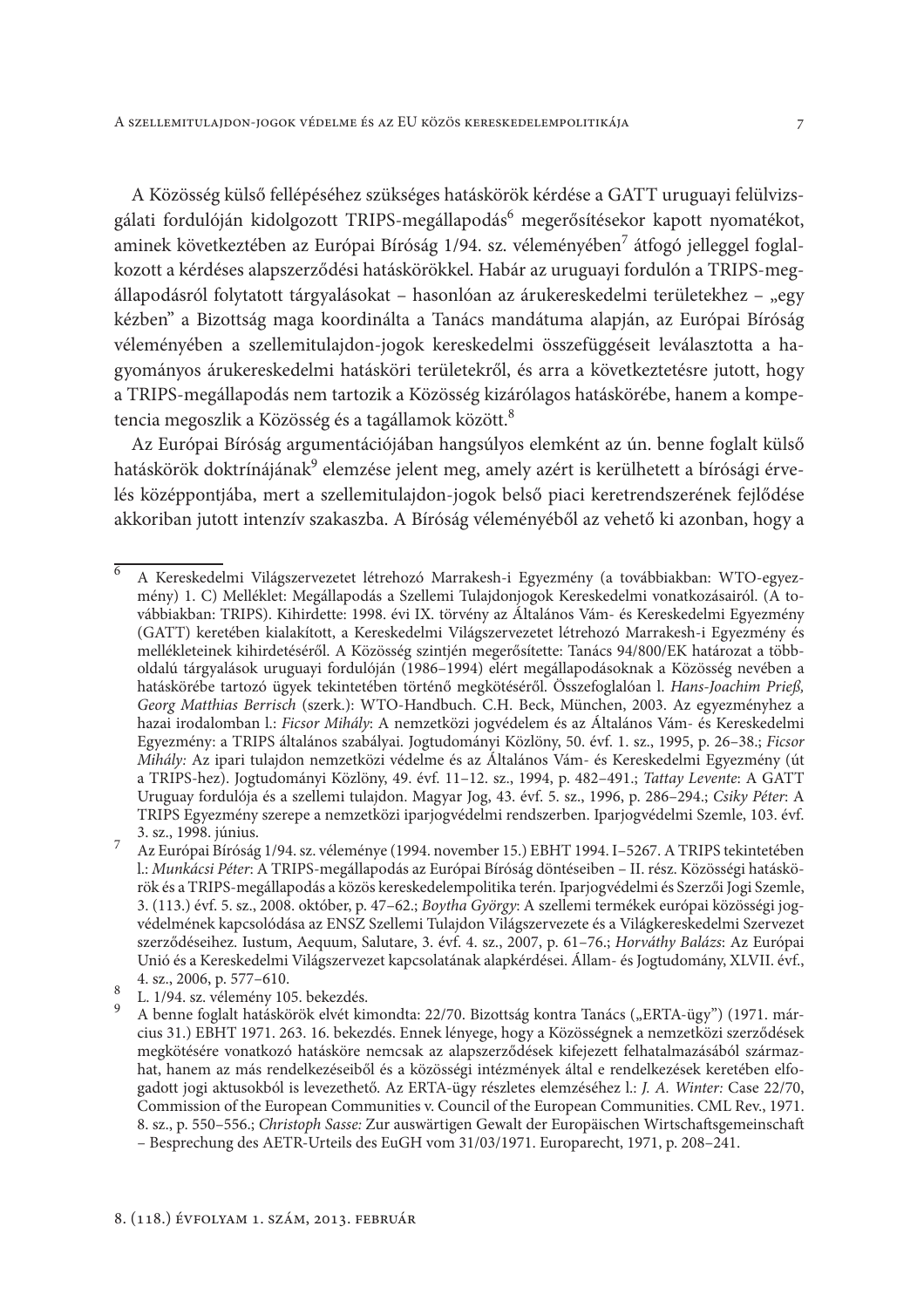belső hatáskörök nem eredményeztek automatikusan külső hatásköröket is, ehhez szükséges lett volna, hogy a belső hatáskörök másodlagos jogharmonizációs aktusokon keresztül is érvényre jussanak. Más szóval a belső hatáskör megléte önmagában nem konstituálta a külső hatásköröket, a doktrína alapján csak akkor lett volna megállapítható a TRIPS vonatkozásában a hatásköri háttér, ha a közösségi jogalkotó már gyakorolta volna e kompetenciákat. A Bíróság ezt részterületenként vizsgálta, és arra a következtetésre jutott, hogy a TRIPS-megállapodás tekintetében a közösségi harmonizáció addig csak részlegesen történt meg.<sup>10</sup> Néhány terület ugyan már leszabályozott volt, de sok helyen akkoriban még csak jogszabályjavaslatokat fogalmaztak meg, illetve számos kérdéskört még egyáltalán nem is érintett a közösségi jogalkotás. Példaként említi a Bíróság a védjegyek területét, ahol ugyan volt közösségi szabályozás (a védjegyekre vonatkozó tagállami jogszabályok közelítéséről szóló 89/104/EGK tanácsi irányelv), azonban azzal nem volt cél a teljes jogharmonizáció, az irányelv csak azon nemzeti jogszabályok közelítésére korlátozódott, amelyek a legközvetlenebbül érintették a belső piac működését. Nem volt akkoriban szabályozás a nyilvánosságra nem hozott műszaki információk védelme<sup>11</sup> és az ipari minták<sup>12</sup> tekintetében, viszont a szabadalmak vonatkozásában is csak nemzetközi szerződés volt hatályban, és nem közösségi jogi aktus (az európai szabadalmak megadásáról szóló Müncheni Egyezmény).<sup>13</sup>

Ezek alapján a TRIPS-megállapodás által érintett területek közül egyedül azok voltak a közös kereskedelempolitikai hatáskör alá sorolhatók, amelyek közvetlenül áruk külkereskedelmi forgalmához kötődtek. Ez utóbbira példaként az Európai Bíróság a fent már említett, hamisított árukkal, "kalóztermékekkel" szembeni fellépést megteremtő rendeletet említette. A Bíróság nem tagadta, hogy a TRIPS ezen túlmutató területei is közvetlen kapcsolatban állnak a nemzetközi kereskedelemmel, viszont azok elsősorban - pl. harmonizációs szabályok előírásával - a közösségi belső piaci szabályozáshoz voltak kapcsolhatók. A fentiekből következően a TRIPS-megállapodást is - hasonlóan a teljes WTO-szerződéscsomaghoz – a tagállamok és a Közösség együttesen, vegyes szerződésben köthette meg. Ez végeredményben azt jelentette, hogy a korábbi dinamikus szemlélettel szemben a Bíróság a szellemitulajdon-jogok védelme tekintetében is éles határvonalat húzott az áruforgalomhoz kapcsolódó és azon túlmutató területek közé.

Az Európai Bizottság, amely a közös kereskedelempolitika hatásköri egységességét szorgalmazta,<sup>14</sup> a soron következő kormányközi konferenciákon is kitartott álláspontja mellett, és a közös kereskedelempolitika terjedelmét a szellemitulajdon-jogok kereskedelmi aspek-

<sup>&</sup>lt;sup>10</sup> 1/94. sz. vélemény 103. bekezdés.

<sup>&</sup>lt;sup>11</sup> L. TRIPS II. rész VII. fejezet 39. cikk.

<sup>&</sup>lt;sup>12</sup> L. TRIPS II. rész IV. fejezet 25–26. cikk.

<sup>&</sup>lt;sup>13</sup> L. 1/94. sz. vélemény 103. bekezdés.

<sup>14</sup> A Bizottság eredeti álláspontját a vélemény részleteiben is bemutatta, vö.: 1/94. sz. vélemény XII. fejezet.

<sup>15</sup> Az Amszterdami Szerződéssel módosított Európai Közösséget létrehozó Szerződés (EKSZ) 133. cikk (5) bekezdése.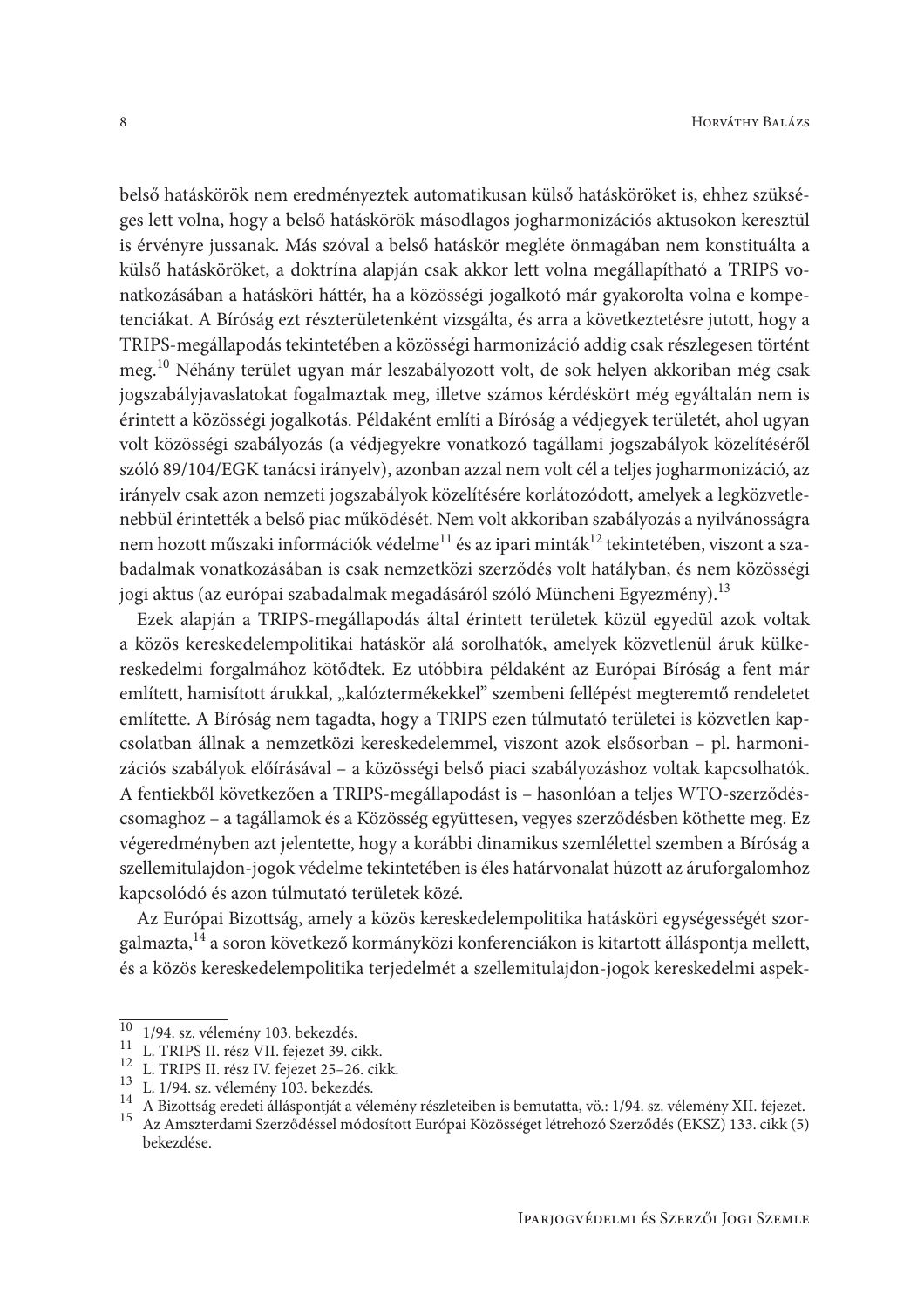tusaira is ki kívánta terjeszteni. A Bizottság ambiciózus törekvéseihez képest az Amszterdami Szerződés csak részeredményeket hozott. A közös kereskedelempolitika hatásköri szabályozását kiegészítő szakasz a továbbiakban lehetőséget adott arra, hogy a Tanács egyhangú szavazattal kiterjessze a kizárólagos hatáskör terjedelmét a szellemi tulajdonról szóló nemzetközi tárgyalásokra és megállapodásokra annyiban, amennyiben azokra eredetileg nem terjedt volna ki a közös kereskedelempolitika kompetenciája.<sup>15</sup> A kiterjesztés lehetősége ennek értelmében a Bíróság 1/94. sz. véleményében a közös kereskedelempolitika részeként említett, az áruforgalommal kapcsolatban álló területeken túlmutató kérdéseknél állt fenn. Meg kell állapítani azonban, hogy a Tanács ezzel a felhatalmazással a gyakorlatban nem élt.

Az előzőekhez képest a Nizzai Szerződés módosítása a szellemitulajdon-jogok kereskedelmi aspektusai tekintetében is jelentős előrelépést eredményezett a közös kereskedelempolitika tárgyi hatályának egysége felé. A szerződési reform nyomán a közös kereskedelempolitika bizonyos korlátok mellett ki lett terjesztve a szellemitulajdon-jogok kereskedelmi vonatkozásairól szóló nemzetközi egyezmények tárgyalására és megkötésére.<sup>16</sup> Azonban a Nizzai Szerződéssel módosított alapszerződési szöveg szóhasználata itt is jól mutatja,<sup>17</sup> hogy a hatásköri kibővülés nem volt olyan széles körű, mint amilyen kiterjesztésre korábban az Amszterdami Szerződés elvben lehetőséget adott a Tanácsnak. Amíg az utóbbi – ahogy előbb látható volt - a szellemi tulajdonnal összefüggő egyezményeket átfogóan érinthette volna, addig a nizzai hatásköri expanzió csak a szellemi tulajdon kereskedelmi aspektusaira vonatkozott, ami fogalmilag megszorításként volt értelmezhető. Emellett viszont a fent ismertetett, Amszterdami Szerződéssel bevezetett klauzula is megmaradt az alapszerződésben, vagyis továbbra is fenntartotta a lehetőségét annak, hogy a Tanács a "kereskedelmi aspektusokon" túlmutató, a szellemi tulajdonnal összefüggő témakörökre is kiterjessze a közös kereskedelempolitikai hatáskört.<sup>18</sup> A szerződési reform bizonyos korlátokat is bevezetett a hatáskörgyakorlással összefüggésben. Egyrészt egyhangú tanácsi döntés követelményét írta elő azokon a területeken, amelyeknél a belső szabályok esetében egyhangúságra volt szükség, vagy ha az érintett megállapodás olyan területet érintett, ahol a Közösség belső hatáskörét még nem gyakorolta, más szóval másodlagos forrásokat még az adott tárgykörben nem fogadott el. Emellett úgyszintén egyhangú döntéshozatalt írt elő az ún. horizontális egyezmények esetében, valamint a belső hatáskörök túllépésének korlátjaként harmonizációs tilalomról is rendelkezett.<sup>19</sup> A Nizzai Szerződés a szellemitulajdon-jogok vonatkozásában a közös kereskedelempolitika hatásköri egységessége felé tett lépéseket, de e területek

 $\overline{16}$ L. összefoglalóan: Horst G. Krenzler, Christian Pitschas: Progress or Stagnation? The Common Commercial Policy After Nice. EFAR, 2001, 3. sz., p. 302.  $17$ 

Vö. a Nizzai Szerződéssel módosított EKSZ 133. cikk (5) bekezdése.

<sup>&</sup>lt;sup>18</sup> A Nizzai Szerződéssel módosított EKSZ 133. cikk (7) bekezdése.  $19$ 

L. a Nizzai Szerződéssel módosított EKSZ 133. cikk (6) bekezdését.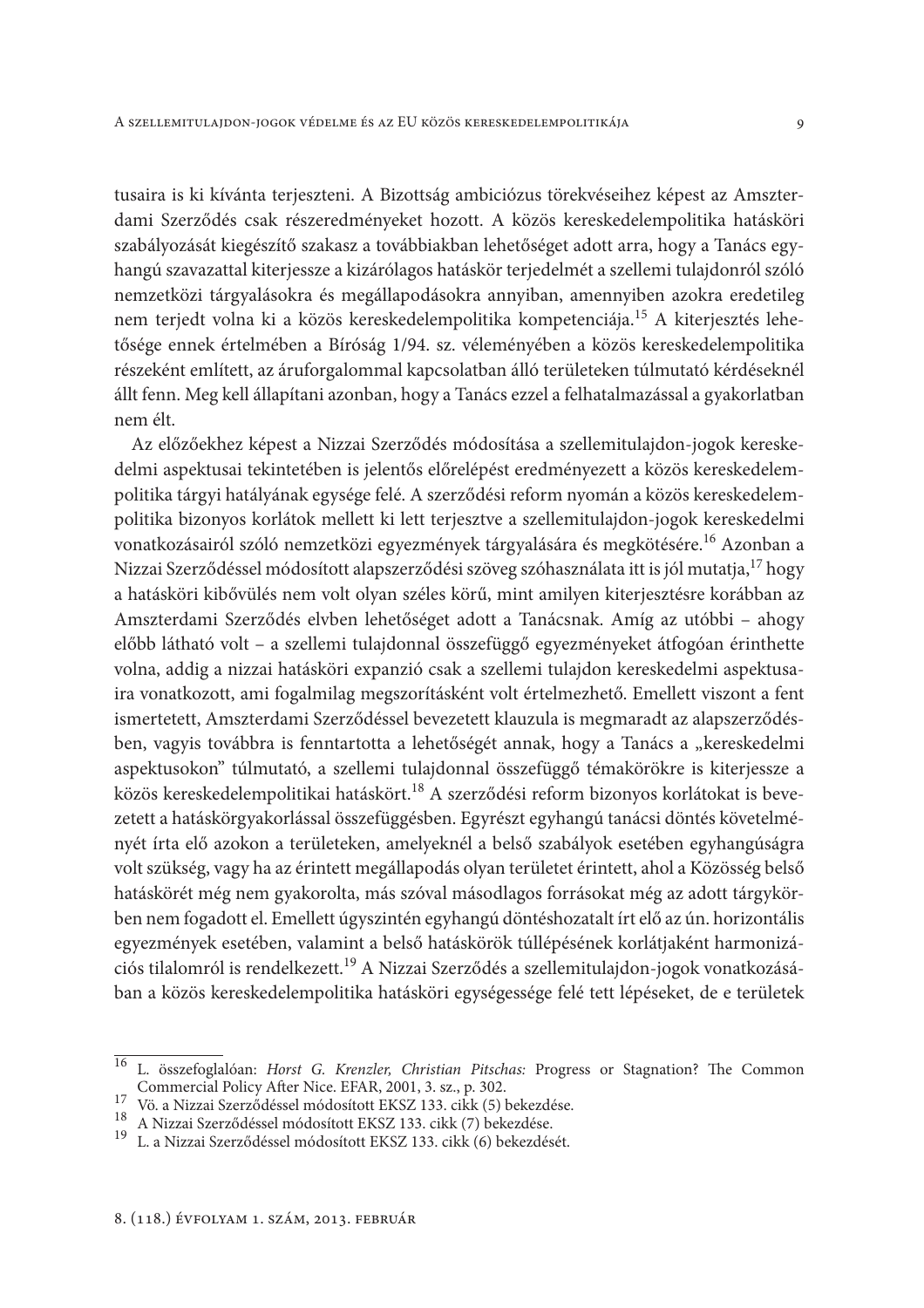teljes beolvasztása nem történt meg. Összegezve tehát, a nizzai reformot követően a közös kereskedelempolitika körében a szellemitulajdon-jogokkal kapcsolatos hatásköröknek három rétegét lehetett megkülönböztetni. Az első réteget az áruforgalommal közvetlenül összefüggő kérdések jelentették, melyek már az 1/94-es vélemény alapján is a közös kereskedelempolitika immanens részét képezték. Ennek lehatárolása gyakorlati problémát kevésbé okozott, a bírósági vélemény alapján viszonylag pontosan azonosíthatók az idetartozó konkrét, a szellemitulajdon-jogokkal összefüggő területek. Az akkori EKSZ 133. cikkének szerkezetéből levezethető volt, hogy ezeken a területeken a közösségi hatáskör nem csak a szerződéskötés lehetőségét foglalta magában, hanem kiterjedt az autonóm eszközök szabályozására és esetleges alkalmazására is. Vagyis az első szegmensbe tartozó tárgyköröknél a kereskedelempolitikai hatáskör teljesnek volt tekinthető, lényegét tekintve az megegyezett az árukereskedelmi hatáskörök sajátosságaival. A szellemitulajdon-jogok második hatásköri rétegét az előzőeken túlmutató, "kereskedelmi vonatkozások" jelentették, ahol a közösségi hatáskör csak a szerződéses eszközök alkalmazását tette lehetővé. A harmadik réteg pedig csak lehetőségként jelent meg továbbra is, mely szerint a szellemitulajdon-jogokkal összefüggő egyéb területekre is kiterjeszthetővé vált a közös kereskedelempolitika, de ez is csak a szerződéses eszközök alkalmazásának perspektíváját vetítette előre, a gyakorlatban ilyen, egyedi jellegű tényleges kiterjesztés ezután sem történt.

A teljes kép felvázolása érdekében a későbbi sikertelen ratifikáció miatt hatályba nem lépő Alkotmányos Szerződésről is érdemes néhány szót ejteni. Az Alkotmányos Szerződés előrelépett volna abban a tekintetben, hogy a szellemitulajdon-jogok kereskedelmi vonatkozásait integrálta volna a közös kereskedelempolitika kizárólagos hatáskörébe,<sup>20</sup> melyhez fontos eljárási jellegű módosítások is társultak. Ezek alapján a szellemitulajdon-jogok kereskedelmi vonatkozásai tárgyában megkötendő megállapodás elfogadása során a főszabály szerinti minősített többségi eljárás helyett a Tanács egyhangú döntése lett volna szükséges, ha a megállapodás olyan rendelkezéseket tartalmazott volna, amelyek elfogadásához a belső szabályok esetében egyhangúságra lett volna szükség.<sup>21</sup> A szellemitulajdon-jogok kereskedelmi vonatkozásait is érintette az Alkotmányos Szerződés harmonizációs tilalmi szabálya, amelynek a korábbiakhoz képest némileg átfogalmazott változata szerint a közös kereskedelempolitika területén átruházott hatáskörök gyakorlása nem sérthette az Unió és a tagállamok közötti hatáskörök elhatárolását, és nem vezethetett a tagállamok törvényi, rendeleti vagy közigazgatási rendelkezéseinek harmonizációjához, amennyiben az Alkotmányos Szerződés az ilyen harmonizációt kizárta.<sup>22</sup> Érdekességként említhető, hogy egy

Alkotmányos Szerződés III-315. (1) bekezdés, l. ehhez Horst G. Krenzler: Die Außenhandelsbefugnisse der EU. In: Jürgen Schwarze: Der Verfassungsentwurf des Europäischen Konvents. Verfassungsrechtliche Grundstrukturen und wirtschaftsverfassungsrechtliches Konzept. Nomos Verlagsgesellschaft, Baden-Baden, 2004, p. 393.

<sup>21</sup> Alkotmányos Szerződés III-315. (4) bekezdés.

<sup>&</sup>lt;sup>22</sup> L. Alkotmányos Szerződés III-315. (6) bekezdés.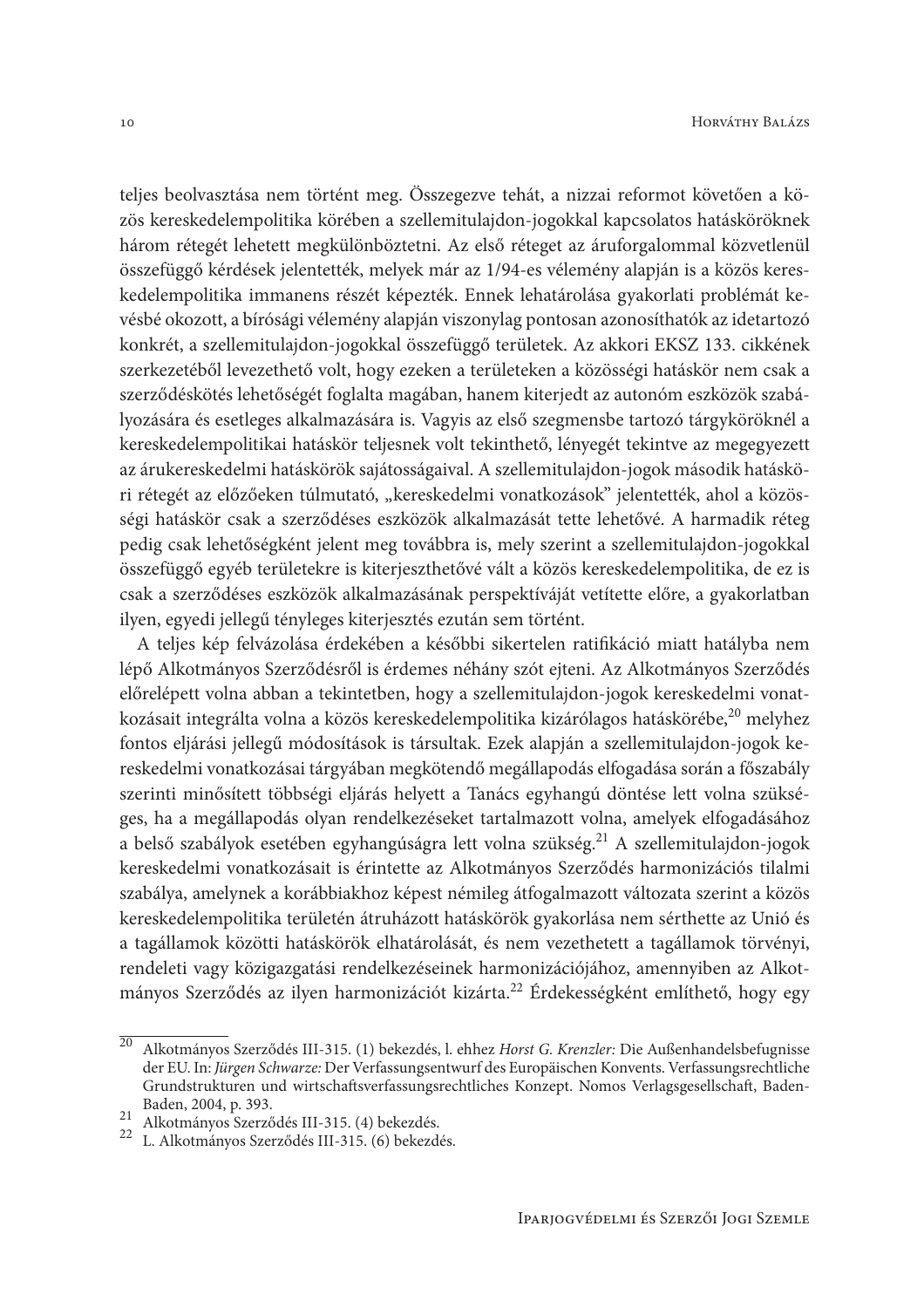formálisnak tűnő kérdés – voltaképpen egy jelző – tekintetében a szöveget az Alkotmányos Szerződést előkészítő konvent eljárásának utolsó szakaszában megváltoztatta. Az eredeti javaslat ugyanis kifejezetten az Unió és a tagállamok közötti belső hatáskörök elhatárolására utalt, amelyből végül a "belső" kifejezés kikerült, előrevetítve a Lisszaboni Szerződés után is aktuális, a harmonizációs szabály hatásköri korlátozásának terjedelméről kialakult vitát, amire az alábbiakban a tanulmány még visszatér. Összegezve tehát, az Alkotmányos Szerződés lényeges hatásköri kibővülést eredményezhetett volna a szellemitulajdon-jogok kereskedelmi aspektusai vonatkozásában, amely nemcsak a szerződéses eszközök, hanem az autonóm intézkedések tekintetében is lehetővé tette volna az Európai Unió külső fellépését. Harmonizációs tilalmi szabályával azonban az Unió közös kereskedelempolitikai hatáskörének bizonytalan korlátját vezette volna be.

# III. A szellemitulajdon-jogok kereskedelmi vonatkozásai a közös kereskedelempolitika hatályos szabályai alapján

### a) A közös kereskedelempolitika hatályának kiterjesztése

Az Alkotmányos Szerződés fenti célkitűzését végül a Lisszaboni Szerződés valósította meg. Az Európai Unió működéséről szóló Szerződés (EUMSZ) új számozás szerinti 207. cikk (1) bekezdése alapján már kétséget kizáróan az Unió kizárólagos hatáskörébe esnek a szellemitulajdon-jogok kereskedelmi vonatkozásai is. A hatásköri felhatalmazás átfogó jellegű, szemben a Nizzai Szerződés hatásköri kiterjesztésével, ezáltal nemcsak a szerződéses eszközök, hanem autonóm intézkedések alkalmazását is lehetővé teszi a jövőben, melyek a szellemitulajdon-jogok kereskedelmi vonatkozásait érintik.

Mindemellett nem hagyható figyelmen kívül az sem, hogy az alapszerződés megfogalmazása bizonyos értelemben korlátozó jellegűnek is tekinthető, hiszen a szellemitulajdonjogokkal összefüggő hatáskör terjedelmét a "kereskedelmi vonatkozásokra" szűkíti. Az utóbbi fogalom már az Alkotmányos Szerződés kapcsán sem volt egyértelmű, és különböző következtetésekre adott lehetőséget. Figyelembe véve az Európai Bíróság 1/94. sz. véleményét és az azt követő alapszerződés-módosításokat megállapítható, hogy a "kereskedelmi vonatkozások" mint szélesebb kategória magában foglalja az áruforgalommal közvetlenül összefüggő kérdéseket is. Következésképpen a szellemitulajdon-jogok Nizzai Szerződésnél említett első két rétege a legújabb alapszerződési reform után továbbra is kizárólagos hatásköri területet jelent. Sőt, az ott második rétegként említett "kereskedelmi vonatkozásokon" még túl is megy tartalmilag a hatásköri expanzió, mivel ez már az autonóm eszközöket is felöleli. E területen - nevezetesen a szellemitulajdon-jogok kereskedelmi aspektusai tekintetében - a hatáskör terjedelme a Lisszaboni Szerződést követően tehát teljesen azonos a klasszikus, árukereskedelmi területre eső uniós kompetenciával.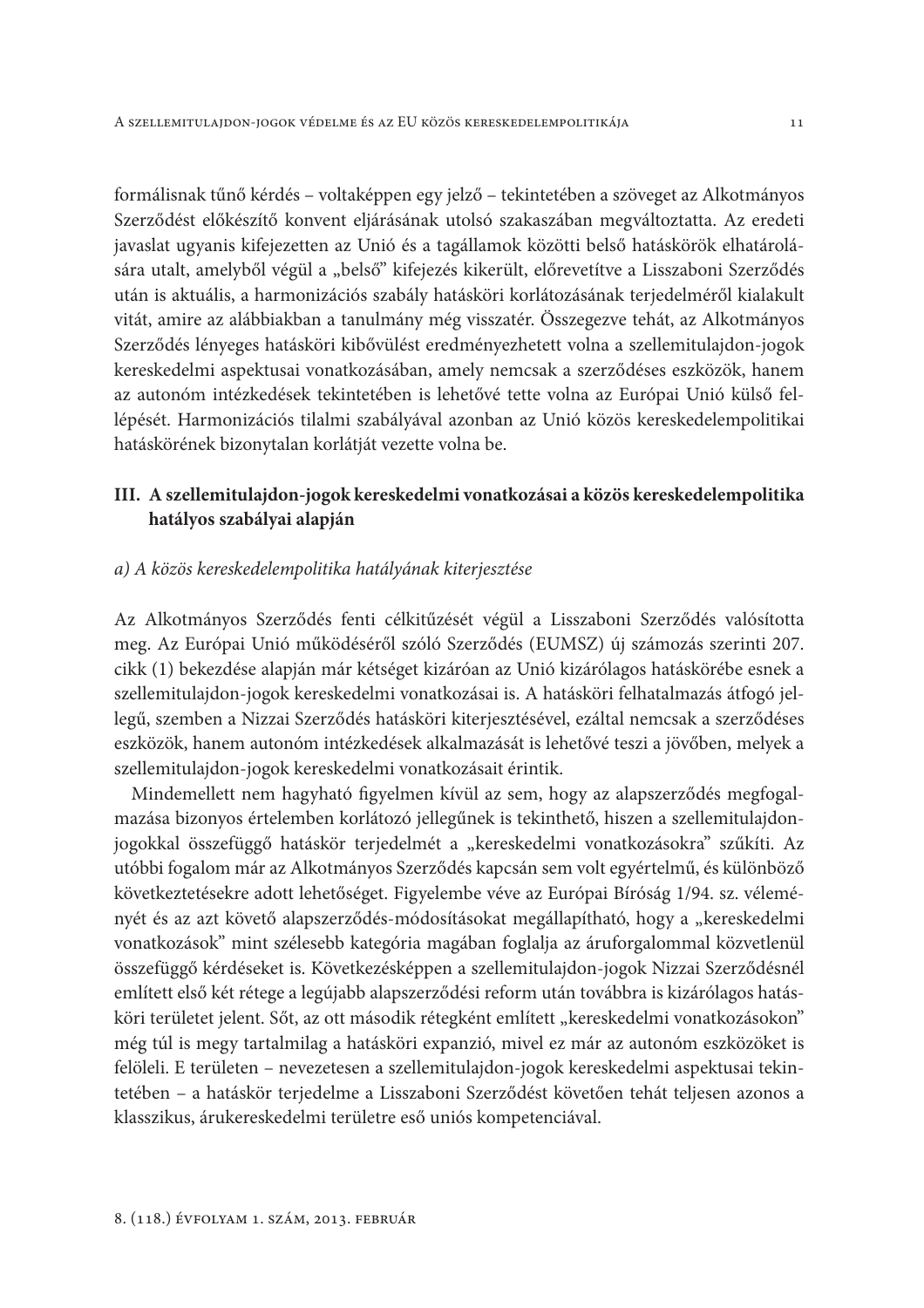Mindettől függetlenül a "kereskedelmi vonatkozások" jelentése némi magyarázatot igényel. Célszerű az értelmezés során a fogalom nemzetközi kereskedelmi jogi relevanciáját, nevezetesen a TRIPS-megállapodás fogalmi rendszerét is alapul venni. Habár az alapszerződés és a TRIPS-megállapodás hivatalos magyar fordítása egyaránt a "szellemi tulajdonjogok kereskedelmi vonatkozásai" kitételt alkalmazza, más uniós hivatalos nyelveken a két szerződés terminológiája között árnyalatnyi különbséget lehet felfedezni. Példának okáért, az alapszerződés angol változata "commercial aspects of intellectual property", míg a TRIPS a "trade related aspects of intellectual property" kifejezést használja. Hasonló módon némileg eltérnek a német és a francia szövegváltozatok is.<sup>23</sup> Az eltérő megfogalmazás azonban inkább csak stilisztikai különbségnek tűnik, ezért a "kereskedelmi vonatkozások" jelentéséből nem érdemes messzemenő következtetéseket levonni, ezáltal az alapszerződésben megjelenő fogalom a TRIPS-megállapodásra történő utalásként is felfogható.

Az a tény azonban nem kerülhető meg, hogy tartalmi szempontok alapján a fogalom terjedelme az irodalomban meglehetősen vitatottnak tekinthető, és ezzel kapcsolatban kétféle értelmezés vezethető le. A szűkebb értelmezés szerint a "kereskedelmi vonatkozás" statikus fogalom, vagyis a TRIPS által jelenleg lefedett kérdéseket magában foglalja, de az egyezmény hatókörének esetleges későbbi kibővítése után a közös kereskedelempolitika már nem lesz elegendő az adott megállapodás megerősítéséhez. Ezzel szemben áll a dinamikus értelmezés, mely szerint a TRIPS viszonyainak későbbi fejlődéséhez megfelelően illeszkedik a közös kereskedelempolitikai hatáskör. A Nizzai Szerződés korábbi kereskedelempolitikai koncepciója inkább az első, statikus változatot erősítette, hiszen egyrészt az irodalom sem támasztott kétségeket azzal szemben, hogy a Nizzai Szerződés hatásköri kiterjesztésének célja az volt, hogy a közös kereskedelempolitika hatásköre képes legyen a TRIPS-megállapodást átfogni.<sup>24</sup> Másfelől a fent említett, akkori számozás szerinti EKSZ 133. cikk (7) bekezdése egyenesen ezáltal kaphatott értelmet, az ugyanis éppen azokra a területekre adta meg a hatásköri kiterjesztés lehetőségét a Tanácsnak, melyekre a közös kereskedelempolitika egyébként nem terjedt ki.

A Lisszaboni Szerződést követően viszont problematikus lenne e gondolatmenet mentén továbbhaladni, mivelhogy a korábbi EKSZ 133. cikk (7) bekezdésnek megfelelő, tehát a Tanácsnak hatásköri kiterjesztést biztosító szabályt itt már nem találunk. Így amennyiben a statikus értelmezést fogadjuk el, azzal lényegesen korlátozzuk a lisszaboni reform szellemitulajdon-jogokat érintő hatásköri reformjának terjedelmét. Praktikusan a statikus

Az alapszerződés francia változata a "les aspects commerciaux de la propriété intellectuelle", a német változata a "Handelsaspekte des geistigen Eigentums", míg a TRIPS az "Aspects des droits de propriété intellectuelle qui touchent au commerce" (ADPIC); "Handelsbezogene Aspekte der Rechte des geistigen Eigentums" kifejezést alkalmazza.

<sup>24</sup> Eberhard Grabitz, Meinhard Hilf, Martin Nettesheim: Das Recht der Europäischen Union (43. kiegészítés). C.H. Beck (Beck Online), München, 2011, EUMSZ 207. cikk, 35. széljegyzet.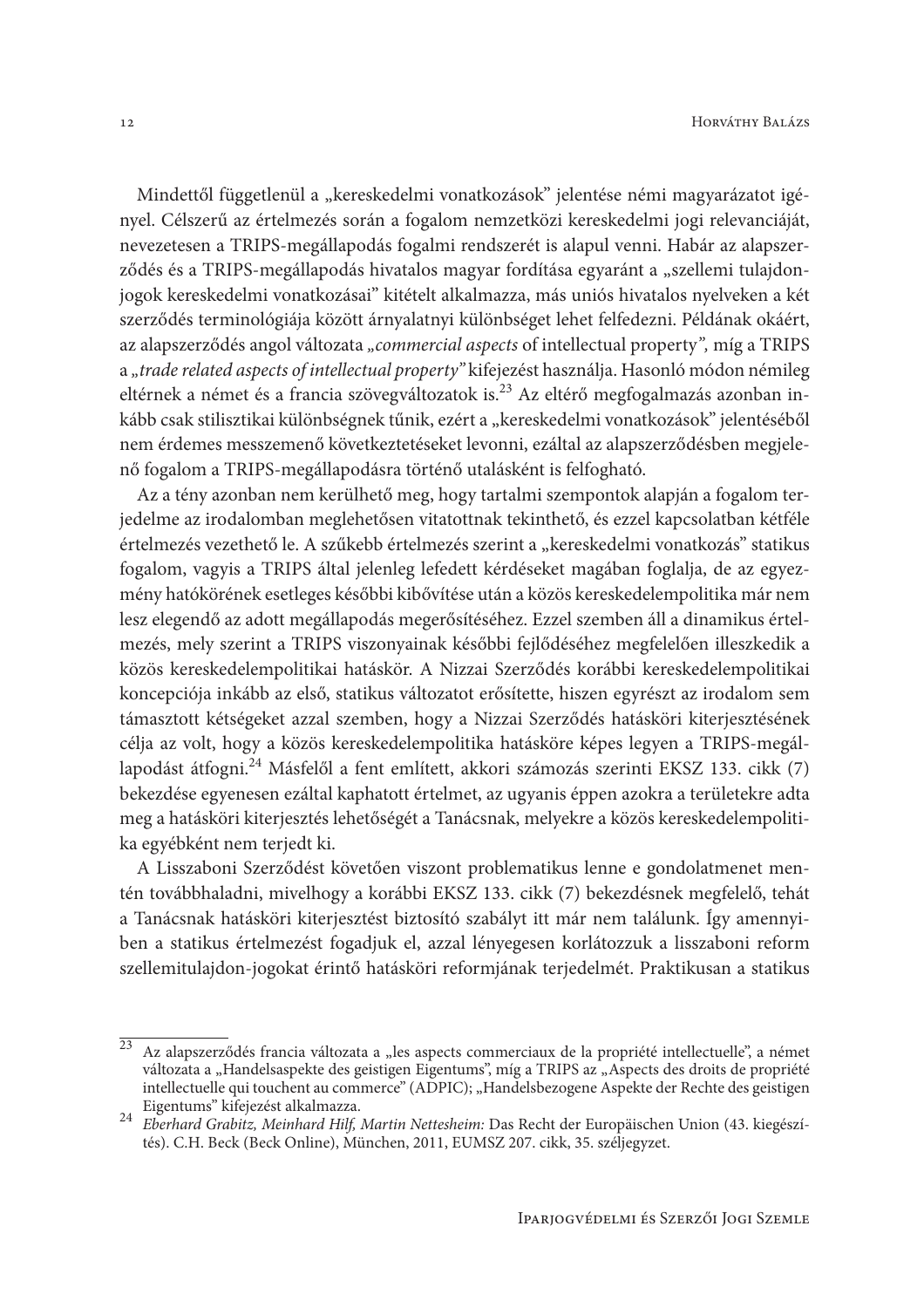értelmezés azt jelentené, hogy a Lisszaboni Szerződést követően az Unió nem köthetné meg a TRIPS-megállapodás módosításait, és a hatásköri egység biztosításához már a tanácsi kiterjesztés lehetősége sem állna fenn. Az ilyesfajta korlátozás tehát szembemenne a hatásköri kiterjesztéssel elérni kívánt célkitűzéseknek is,<sup>25</sup> ezek alapján logikailag a Lisszaboni Szerződést követően a dinamikus álláspont tűnik inkább támogathatónak.

Bizonyos tekintetben azonban a fenti értelmezési vita már némileg túlhaladott. Érdemes ugyanis újra vizsgálni az Európai Bíróság által az 1/94. sz. véleményben a benne foglalt hatáskörök elvével összefüggésben meghatározott szempontokat. Ennek alapul vételével ugyanis az EU külső hatásköre a szellemitulajdon-jogok területén ma már lényegesen kiterjedtebbnek tűnik, mint amilyen hatásköri terjedelmet egyébként az EUMSZ 207. cikk (1) bekezdése a Lisszaboni Szerződést követően biztosít. Ennek oka, hogy az elmúlt közel két évtizedben a belső piaci jogalkotás körében a szellemitulajdon-jogok területén is széles körben jelent meg szabályozás. Következésképpen, ha az Európai Bíróság 1/94-es véleményének gondolatmenetét vesszük alapul, a benne foglalt hatáskörök teóriája szerint a belső hatáskörök és a kellő mélységű jogharmonizációs tevékenység eredményeképpen mára az Unió szerteágazó külső hatáskörgyakorláshoz is felhatalmazást kaphat.<sup>26</sup> Leegyszerűsítve tehát, az a lényegi kérdés, hogy megalapozható-e a külső hatáskör annak érdekében, hogy a belső hatáskör kapcsán előírt védelmi szint a szellemitulajdon-jogok oltalmának területén harmadik országokkal szemben – nemzetközi megállapodások révén – is biztosítható legyen. $27$ 

A Lisszaboni Szerződést követően a belső hatásköri jogalapot az EUMSZ 118. cikke biztosítja, amely az uniós és a tagállamok osztott hatáskörébe utalta a jogharmonizációs célú jogalkotást a szellemitulajdon-jogok védelmének területén.<sup>28</sup> De emellett a szellemitulajdonjogok terén az elmúlt időszakban számos anyagi jogi jogszabály került elfogadásra az általános jogharmonizációs klauzulára (korábbi EKSZ 95. cikk, jelenlegi EUMSZ 114. cikk), valamint a nyitott jogalkotási klauzulára (korábbi EKSZ 308. cikk, jelenlegi EUMSZ 352. cikk) hivatkozással, így már az Alkotmányos Szerződés kidolgozásakor felvetődött,

<sup>&</sup>lt;sup>25</sup> Ehhez l. Markus Krajewski: The Reform of the Common Commercial Policy: Coherent and Democratic? In: Andrea Biondi, Piet Eeckhout: EU Law after Lisbon. Oxford University Press, Oxford, 2010.

<sup>26</sup> Horizontális jellege alapján az egyik legfontosabb eredmény: az Európai Parlament és a Tanács 2004/ 48/EK irányelve (2004. április 29.) a szellemi tulajdonjogok érvényesítéséről. A szellemitulajdon-jogok uniós szabályozását összefoglalóan mutatja be Tervor Cook: EU Intellectual Property Law. Oxford University Press, Oxford, 2010.

 $27$  EUMSZ 216. cikk.

<sup>28</sup> EUMSZ 118. cikk: A belső piac létrehozása, illetve működése keretében az Európai Parlament és a Tanács rendes jogalkotási eljárás keretében intézkedéseket fogad el a szellemitulajdon-jogok Unión belüli egységes oltalmát biztosító európai oltalmi jogcímek létrehozására, valamint egy uniós szintű központi engedélyezési, koordinációs és ellenőrzési rendszer megteremtésére. Az európai oltalmi jogcímekre vonatkozó nyelvhasználati rendet a Tanács állapítja meg különleges jogalkotási eljárás keretében elfogadott rendeletekben. A Tanács az Európai Parlamenttel folytatott konzultációt követően, egyhangúlag határoz.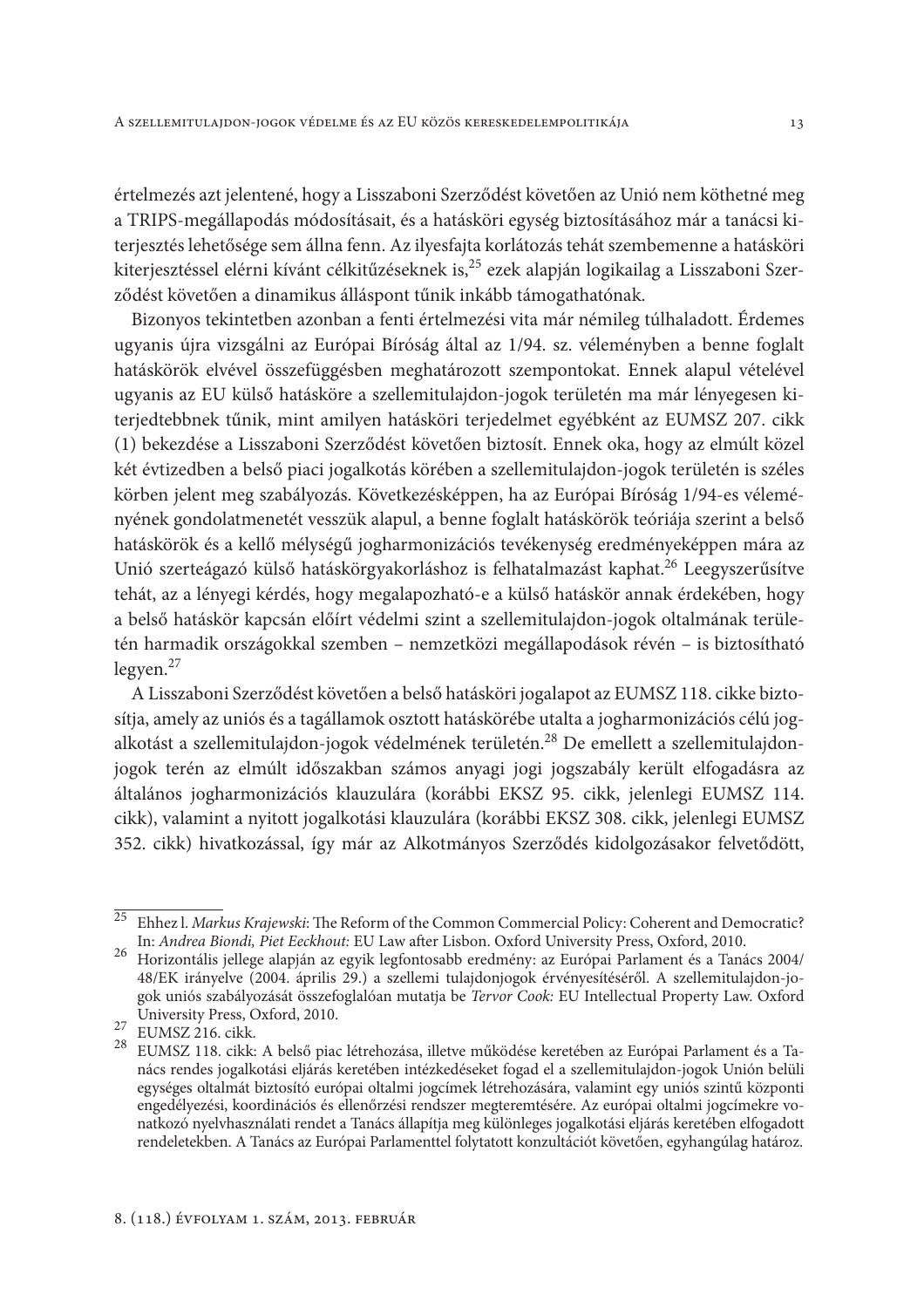hogy a harmonizációs eredmények nyomán a benne foglalt hatáskörök teóriája értelmében megalapozott lehet az uniós külső hatáskör is.<sup>29</sup>

Kétségtelen, hogy a belső piaci normarendszernek a szellemitulajdon-jogokat érintő vetülete az egyik leginkább szabályozottnak tekinthető ágazat. Ha az egyes területek integráltságát összevetjük, voltaképpen ma már csak a szabadalmi jog az a terület, ahol még nem jutottak révbe teljes egészében az uniós törekvések. Az egységes hatályú európai szabadalmi rendszer<sup>30</sup> tárgyalása többnyire nyelvi kérdések miatt<sup>31</sup> húzódott el hosszú időn keresztül, és a kompromisszumot végül nem sikerült minden tagállam között kialakítani. Ennek eredményeként 2011-ben megerősített együttműködés keretében – Olaszország és Spanyolország kimaradása mellett – döntöttek a tagállamok a szabadalmi rendszer bevezetéséről, amely feltételezhetően 2014. január 1-jén fog életbe lépni.<sup>32</sup> A szabályozás sajátossága, hogy nem jogharmonizáció, hanem jogegységesítés útján fog közvetlenül alkalmazandó joganyagként hatályba lépni a megerősített együttműködésben részt vevő 25 tagállamban. Tekintettel arra azonban, hogy az egységes szabadalmi oltalom rendszeréből két tagállam végül kimarad, így a benne foglalt hatáskörök elve alapján e területen a belső uniós jogalkotás önmagában nem alapozza meg az Unió kizárólagos külső hatáskörét. Másképpen megfogalmazva, a szabadalmi jog területén a belső jogalkotási eredmények önmagukban - a kifejezett alapszerződési felhatalmazás hiányában – nem alapozzák meg a kizárólagos uniós kompetenciát átfogó jellegű, szabadalmi jogi tárgyú nemzetközi szerződések megkö-

<sup>&</sup>lt;sup>29</sup> Till Müller-Ibold: i. m. (5), p. 122. és köv.

<sup>30</sup> Az egységes szabadalmi oltalom nem egyezik meg az Európai Szabadalmi Egyezmény által megalapozott európai szabadalommal. Az európai uniós szabadalom lehetővé fogja tenni magánszemélyek és társaságok számára a megerősített együttműködésben részt vevő 25 EU-tagállamon belül egységesen érvényes szabadalom bejegyzését. Emellett a területi hatályban is jelentős az eltérés, mivel a Müncheni Egyezmény részesei egyes Unión kívüli államok is, nevezetesen: Álbánia, Horvátország, Izland, Liechtenstein, Macedónia, Monaco, Norvégia, San Marino, Svájc, Szerbia ésTörökország. Sőt, az európai szabadalmak - az érintett országok és az ESZH között létrejött együttműködési megállapodások alapján - kiterjeszthetők Bosznia és Hercegovinára, valamint Montenegróra (kiterjesztési államok) is. Részletesen az egységes szabadalmi oltalomhoz l.: Palágyi Tivadar: Az egységes hatályú európai szabadalom és a tervezett új szabadalmi bíróság. Iparjogvédelmi és Szerzői Jogi Szemle, 6. (116. évf.) 4. sz., 2011. december, p. 5-20.

<sup>&</sup>lt;sup>31</sup> L. ehhez: Filip Křepelka: National Language as Fundamental Value of State and Law and Proposed Single Patent of the European Union. In: Az állam és jog alapvető értékei, II. kötet (szerk.: Smuk P.). [SZE DFÁJK, Győr, 2010, p. 84. és köv.  $32$ 

A fogalmazásbeli bizonytalanság oka, hogy 2012 nyarán a tagállamok között egyes részproblémák kapcsán újra fellángolt a szabadalmi oltalom körüli vita, pl. az Európai Bíróság előzetes döntéshozatali jogával összefüggésben. Időközben a tagállamoknak a nézeteltéréseket sikerült feloldaniuk, és közvetlenül a jelen tanulmány lezárását megelőzően, 2012. december 11-i ülésén az Európai Parlament is döntött első olvasatban a jogszabálycsomag elfogadásáról. Ennélfogva az egységes oltalmat megalapozó két rendelet hatálybalépéséhez a parlamenti döntésen túl már csak a Tanács részéről szükséges a formális jóváhagyás. Az egységes szabadalmi bíróság esetében – mivel ott nem rendeletről van szó – az alapul szolgáló egyezmény aláírása van hátra, amely 2013. februárjában várható. Hatálybalépéséhez legalább 13 tagállam ratifikációja szükséges, amelynek az Egyesült Királyágot, Franciaországot és Németországot mindenképpen magában kell majd foglalnia.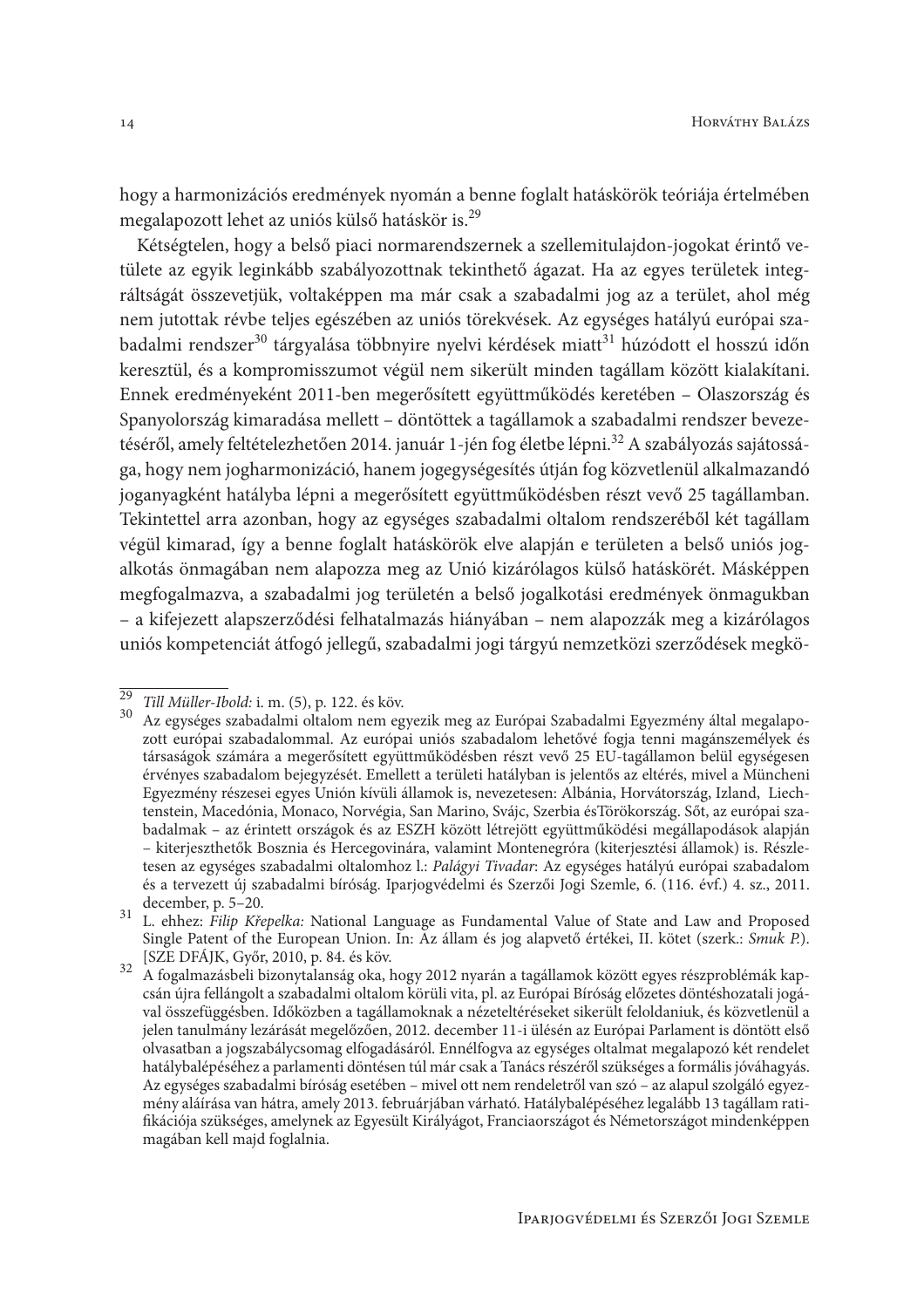téséhez, vagyis ebben a tekintetben az EU külső fellépése a közös kereskedelempolitika által biztosított "kereskedelmi vonatkozásokra" korlátozódik.

Hangsúlyozandó azonban, hogy a szellemitulajdon-jogok más területein az uniós szabályozási fejlemények lényegesen szélesebb körben alapozhatnak meg külső hatásköröket, mint amilyen terjedelemben a közös kereskedelempolitika biztosítja explicit módon az Unió nemzetközi szintű fellépési lehetőségét. Ebben az olvasatban tehát az uniós hatáskör "kereskedelmi aspektusra" történő korlátozásának nagy gyakorlati jelentősége nincs, hiszen végeredményben a szabadalmi jogot leszámítva a benne foglalt hatáskörök teóriája szerint az uniós kompetencia - a szerződéses eszközök vonatkozásában - a kereskedelmi aspektusokon túlmutató kérdésekben is megalapozható.

### b) A hatáskör gyakorlásának szabályai és korlátai

Az EUMSZ 207. cikk (6) bekezdése<sup>33</sup> átemeli az Alkotmányos Szerződés harmonizációs tilalmi rendelkezését, amelynek jelentősége és szerepe – ahogy arra fent már utaltunk – meglehetősen vitatott volt, és e kérdőjelek megmaradtak a Lisszaboni Szerződést követően is.<sup>34</sup> A szerződés szövege két kötelezettséget nevesít, egyrészt a közös kereskedelempolitika területén átruházott hatáskörök gyakorlása nem sértheti az Unió és a tagállamok közötti hatáskörök elhatárolását, másfelől a közös kereskedelempolitikai hatáskörök gyakorlása nem vezethet a tagállamok törvényi, rendeleti vagy közigazgatási rendelkezéseinek harmonizációjához, ha az ilyen harmonizációt az alapszerződés kizárja. Az első fordulat az Unió és a tagállamok közötti hatáskörmegosztás megerősítésének tűnik, voltaképpen egy magától értetődő kötelezettséget hangsúlyoz ki az alapszerződés, beleértve azt az evidenciát is, hogy a közös kereskedelempolitika területén a végrehajtási jogkör (és egyben kötelezettség) a tagállamok szintjén marad. Ezzel szemben a második fordulat többféleképpen értelmezhető. A rendelkezés egyfelől felfogható pusztán a tagállamoknak fenntartott belső hatáskörök kihangsúlyozásaként.<sup>35</sup> Ennek értelmében a harmonizációs tilalom csak a végrehajtási szabályok megalkotásának és a belső hatáskörök gyakorlásának a korlátját képezi, és nem zárja ki a külső hatáskörgyakorlást.<sup>36</sup> Más szóval az Unió az adott egyezményt a szolgáltatások kereskedelmének tárgykörében megkötheti ugyan, de annak implementációja során az egyes területeken az esetleges

<sup>&</sup>lt;sup>33</sup> EUMSZ 207. cikk (6) bekezdés: Az e cikkben a közös kereskedelempolitika területén átruházott hatáskörök gyakorlása nem sértheti az Unió és a tagállamok közötti hatáskörök elhatárolását, és nem vezethet a tagállamok törvényi, rendeleti vagy közigazgatási rendelkezéseinek harmonizációjához, amennyiben a Szerződések az ilyen harmonizációt kizárják.<br><sup>34</sup> Grabitz, Hilf, Nettesheim: i. m. (24), EUMSZ 207. cikk, 77. széljegyzet.

<sup>35</sup> Az Alkotmányos Szerződés vonatkozásában ebben az értelemben magyarázta Markus Krajewski: External Trade Law and The Constitution Treaty: Towards a Federal and More Democratic Common Commercial Policy? CML Rev., 42. évf., 2005, p. 115.

<sup>36</sup> Hasonló értelemben Christian Tietje: Die Außenwirtschaftsverfassung der EU nach dem Vertrag von Lissabon. Beiträge zum transnationalen Wirtschaftsrecht. Universität Halle, Wittenberg, 2009. p. 12. és köv.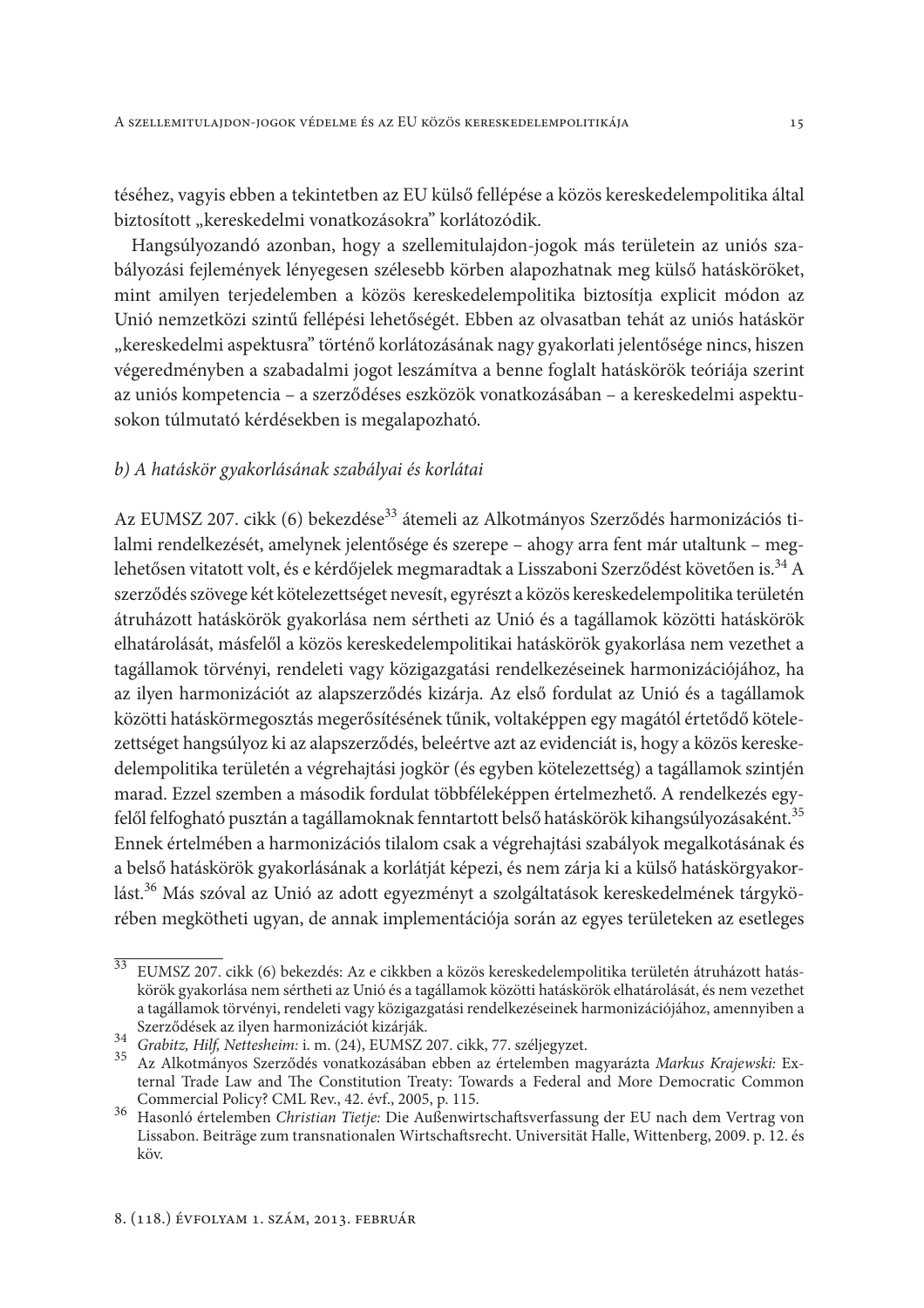harmonizációs korlátokkal számolnia kell. Ez az érvelés tehát azon esetek analóg helyzetéből indul ki, mikor egy adott megállapodás szerződéskötési és végrehajtási hatáskörei szétválnak.<sup>37</sup> Vagyis az Unió rendelkezik az egyezmény megkötésének hatáskörével, de a végrehajtás már a tagállamok feladata lesz. Figyelembe kell venni viszont, hogy az EUMSZ 207. cikk (6) bekezdése ennél tovább megy, hiszen nem a végrehajtási hatáskörök hiányára utal, hanem a hatáskör gyakorlását általánosan tiltja meg azokban az esetekben, ha az adott területen a harmonizáció kizárt. Kétségtelen, hogy az előző irodalmi értelmezés az Európai Bíróság által korábban követett dinamikus interpretációhoz hasonlóan a közös kereskedelempolitika egységességét, ezáltal az uniós fellépés hatékonyságát szolgálná, azonban a szövegszerű, logikai értelmezés alapján, továbbá a norma célját tekintve nem tűnik elfogadhatónak. Ezzel szemben tehát az EUMSZ 207. cikk (6) bekezdésében szereplő harmonizációs tilalom az uniós hatáskör gyakorlásának átfogó korlátjaként értékelhető. Ezek alapján a rendelkezés a hatáskörgyakorlást kizárja minden olyan esetben, ha az alapszerződés az adott területen nem teszi lehetővé a harmonizációt.<sup>38</sup> A Nizzai Szerződéssel módosított EKSZ talán világosabban fogalmazott, minthogy megtiltotta az érintett egyezmények a Tanács által történő megkötését. Ehhez képest a hatályos 207. cikk (6) bekezdése a hatáskör gyakorlásának tilalmáról szól, amely kétségtelenül enyhébb megfogalmazás, de ha ezt megkerülve a fenti értelmezésen alapuló következtetésre jutnánk, akkor az alapszerződés harmonizációt tiltó rendelkezései elveszítenék jelentőségüket. A közös kereskedelempolitika e korlátozó klauzulájának azonban a szellemitulajdon-jogok kapcsán elenyésző a jelentősége, mert ezen a területen – ahogy arra fent utaltunk - a közösség kiterjedt külső hatáskörökkel is rendelkezik. Ebből kifolyólag a harmonizációs tilalom a szellemitulajdon-jogok kereskedelmi vonatkozásai tekintetében nem jelenti az uniós hatáskör tényleges korlátját.

Mindemellett hangsúlyozandó, hogy önmagában a közös kereskedelempolitika tárgyi hatálya és hatásköri jellege alapján nem lehet végérvényes következtetéseket levonni a tekintetben, hogy az alapszerződés mennyire hatékony fellépést tesz lehetővé az adott területen. Más szóval lényeges kérdés az uniós kizárólagos hatáskör terjedelme mellett, hogy az Unió milyen eljárások keretében gyakorolhatja e hatásköröket. E tekintetben mindenképpen fontos, hogy a szellemitulajdon-jogok kereskedelmi vonatkozásai a Lisszaboni Szerződést követően rendes jogalkotási eljárás és minősített többségi döntés alá tartozó tárgykörré válnak.<sup>39</sup> A minősített többségi döntés főszabálya alól azonban az alapszerződés kivételeket is megállapít. A szellemitulajdon-jogok kereskedelmi aspektusai vonatkozásában is érvényes az a korlátozás, mely szerint a Tanács egyhangú döntése szükséges, ha a belső szabályok esetében egyhangú határozathozatalt ír elő az alapszerződés,<sup>40</sup> amely követelmény a koráb-

L.: Krajewski: i. m. (35), p. 116. és köv.

<sup>38</sup> Grabitz, Hilf, Nettesheim: i. m. (24), EUMSZ, 207. cikk, 77. széljegyzet. 39

L. EUMSZ, 207. cikk (2) bekezdés.

<sup>&</sup>lt;sup>40</sup> EUMSZ 207. cikk (4) bekezdés második albekezdés.